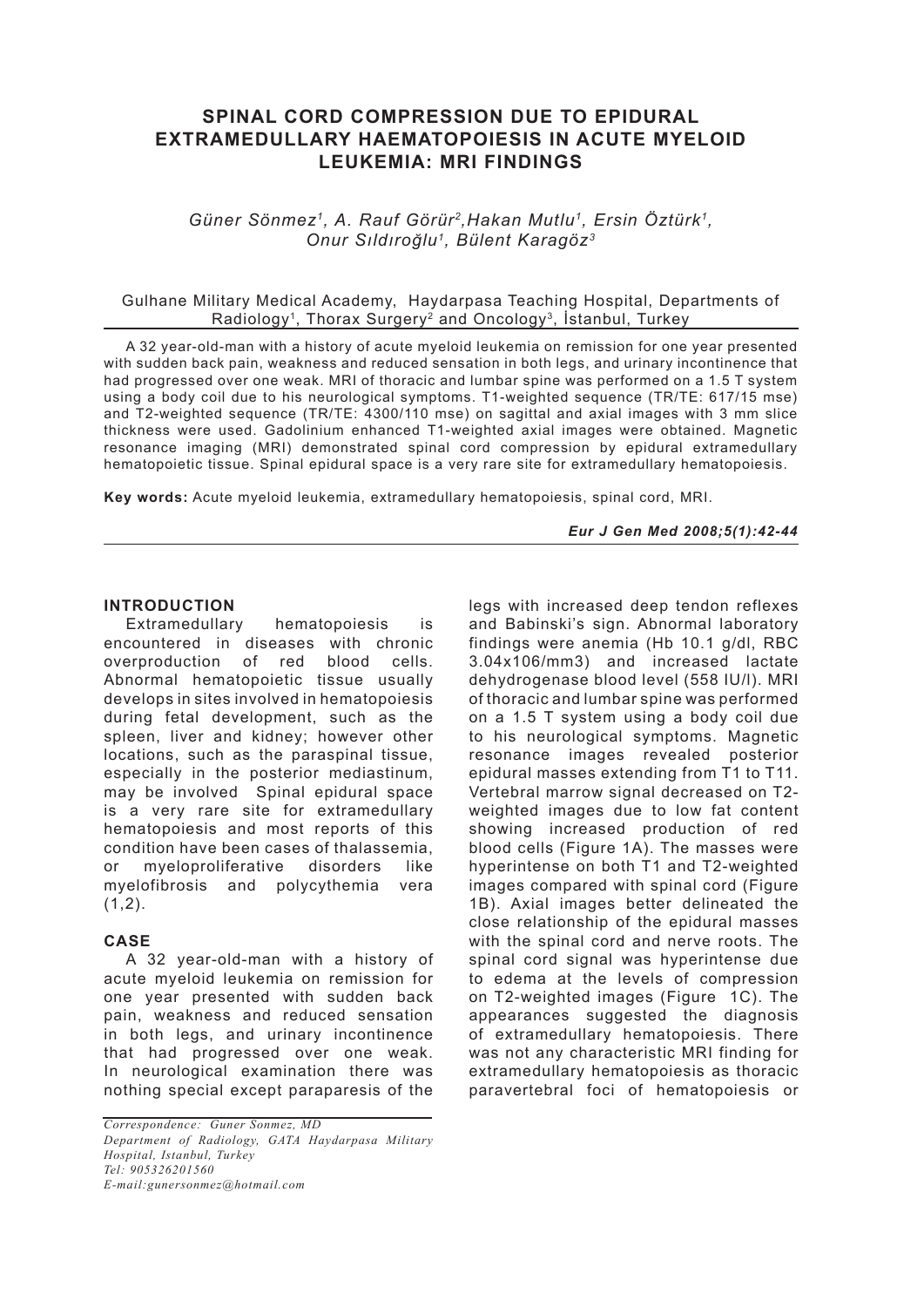

**Figure 1A. Sagittal spin-echo T2-weighted MR image of the mid-thoracic spine shows extensive decreased signal intensity throughout the vertebral bodies due to increased production of red blood cells and clearly reveals posterior epidural mass. Figure 1B. The masses are hyperintense compared with spinal cord on axial spin-echo T2-weighted MR images. Figure 1C. On axial spin-echo T2-weighted MR image the close relationship of the epidural masses with the spinal cord and the nerve roots is better delineated. There is also high signal intensity in the spinal cord at the level of compression.**

expansion of the posterior parts of the ribs. The treatment choice was intravenous prednisolone lasting for two weeks (250 mg; 4 times in a day). His legs became stronger and he regained sensation over the ensuing 5 weeks. Posterior epidural masses and cord edema disappeared on follow-up MRI of the spine.

## **DISCUSSION**

The most common sites of extramedullary hematopoiesis are the liver and the spleen. Paravertebral heterotopic marrow is less common and, when present, usually within the thorax Involvement of the spinal epidural space by hematopoietic tissue is rather unusual. The rare complication of cord compression due to extramedullary hematopoiesis has most often been reported in patients with thalassemia. Cord compression caused by extramedullary hematopoiesis has also been reported in cases of myelofibrosis, sickle cell anemia and polycythemia vera (3-5) . In our case, thoracic cord compression was due to extramedullary hematopoiesis caused by AML that is rarer. Spinal cord compression secondary to extramedullary hematopoiesis commonly occurs in the mid-to-lower thoracic region possibly because of the marrow diameter of the spinal canal in this region .

Treatment of cord compression due to extramedullary hematopoiesis is controversial. In earlier reports, treatment consisted of laminectomy alone or with radiotherapy, with satisfactory responses in most patients. More recently, radiotherapy alone has commonly been carried out because of the well-known radiosensitivity of hematopoietic tissue and its accuracy in the treatment of extramedullary hematopoiesis (4-6) . In our patient, by the end of the intravenous steroid therapy his neurological problems had been resolved gradually and he had not undergone additional treatment for extramedullary hematopoiesis.

In conclusion, extramedullary hematopoiesis has to be kept in mind